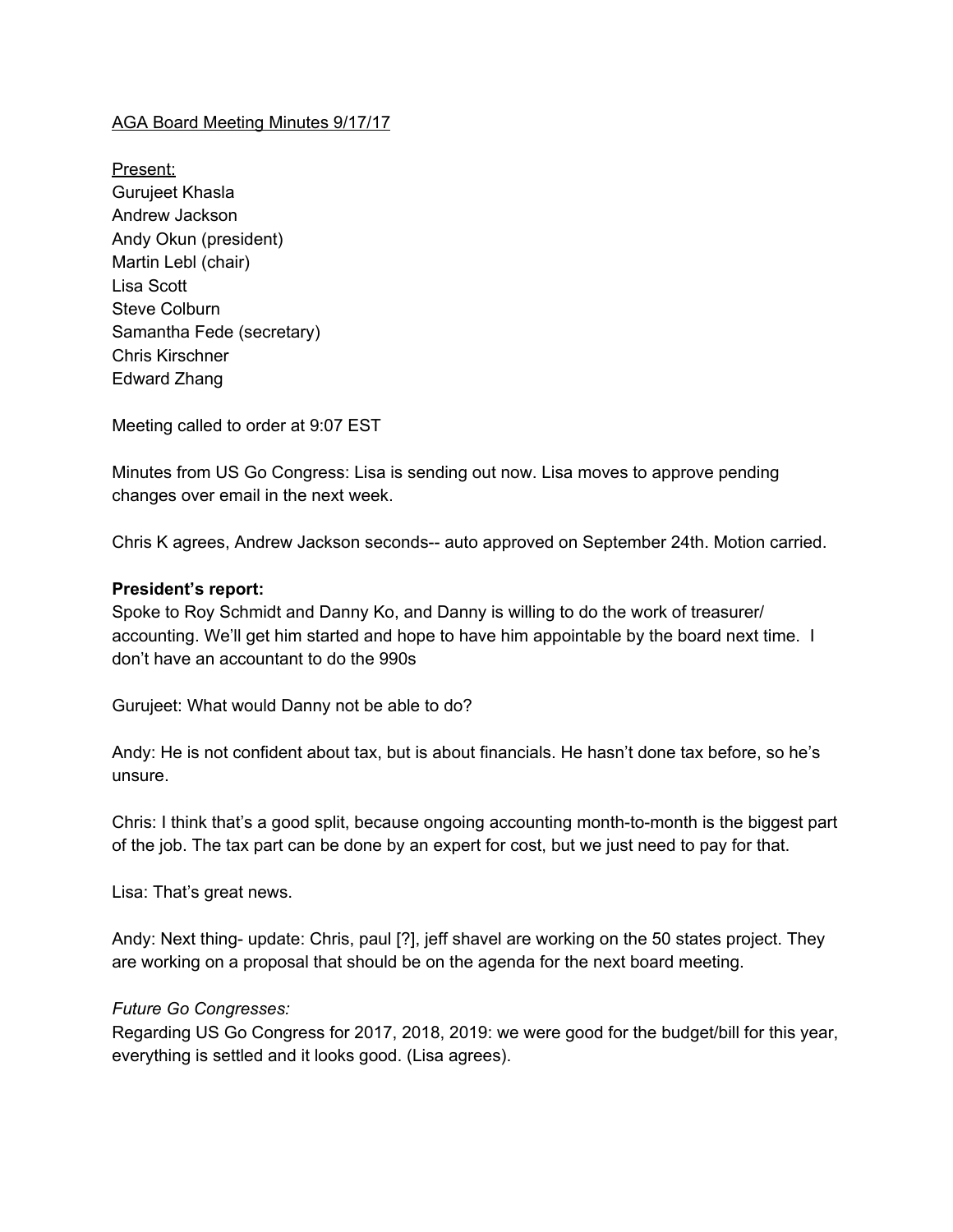We have a lot of the people willing to help in the future. In 2019, we have Madison, WI and if that doesn't work, Dallas is interested. 2020, it sounds like colorado wants to do it. For 2021, Dallas, Vegas, and Chicago are interested. Hopefully we won't have to scramble again. We're in a good place, institutionalized, and have backups. There's also still Bozeman! (But we don't have a director for Bozeman).

Lisa: (Report on the 2019 venue) UW-madison, we have about a month for a deposit on the venue, which seems great. We had a meeting with Dave [Weimer], and there are enough break out rooms, it's freshly renovated, there are good rooms for ejournal etc. The one thing that is different is that there's a per-person room fee, \$50/person, which is a great deal. This is partially because Dave is a professor. They also handle registration, credit card fee, etc, for \$2/person. Andy and I have talked about it. There's no additional web development fee. But we need to talk about it because we have to decide soon. It's central to drug stores, coffee shops, restaurants. The deposit will be \$5000.

Andy: Is the money handling optional?

Lisa: Yes, if we do the per-room fee. But, no if we want the low per-person fee. This may be a problem for paying out prizes, but shouldn't be problematic for paying pros etc. Dave also wants to get sponsors, and that money wouldn't have the same problems.

Chris K: This sends up some red flags for me. We did something similar in 2004, and no congress has been as much trouble.

Lisa: I understand, but since this isn't a hospitality school, it seems to be a professional service and they run a lot of conferences. I was initially concerned, but they passed my test. They're very upfront.

Andy: I imagine there's a way to work around some of our concerns.

Lisa: What's the board's feeling?

Andrew Jackson: I am skeptical about them handling registration, and the website, and reports.

Martin: Okay, we have a few weeks to work on this.

Gurujeet: Having Dave Weimer behind it makes me feel confident, does he have any concerns?

Lisa: His major concerns were just that there isn't a major large go community for volunteers in the area, but he thinks that the university helping out may help with that.

Edward: Are there any minimums? What about the banquet?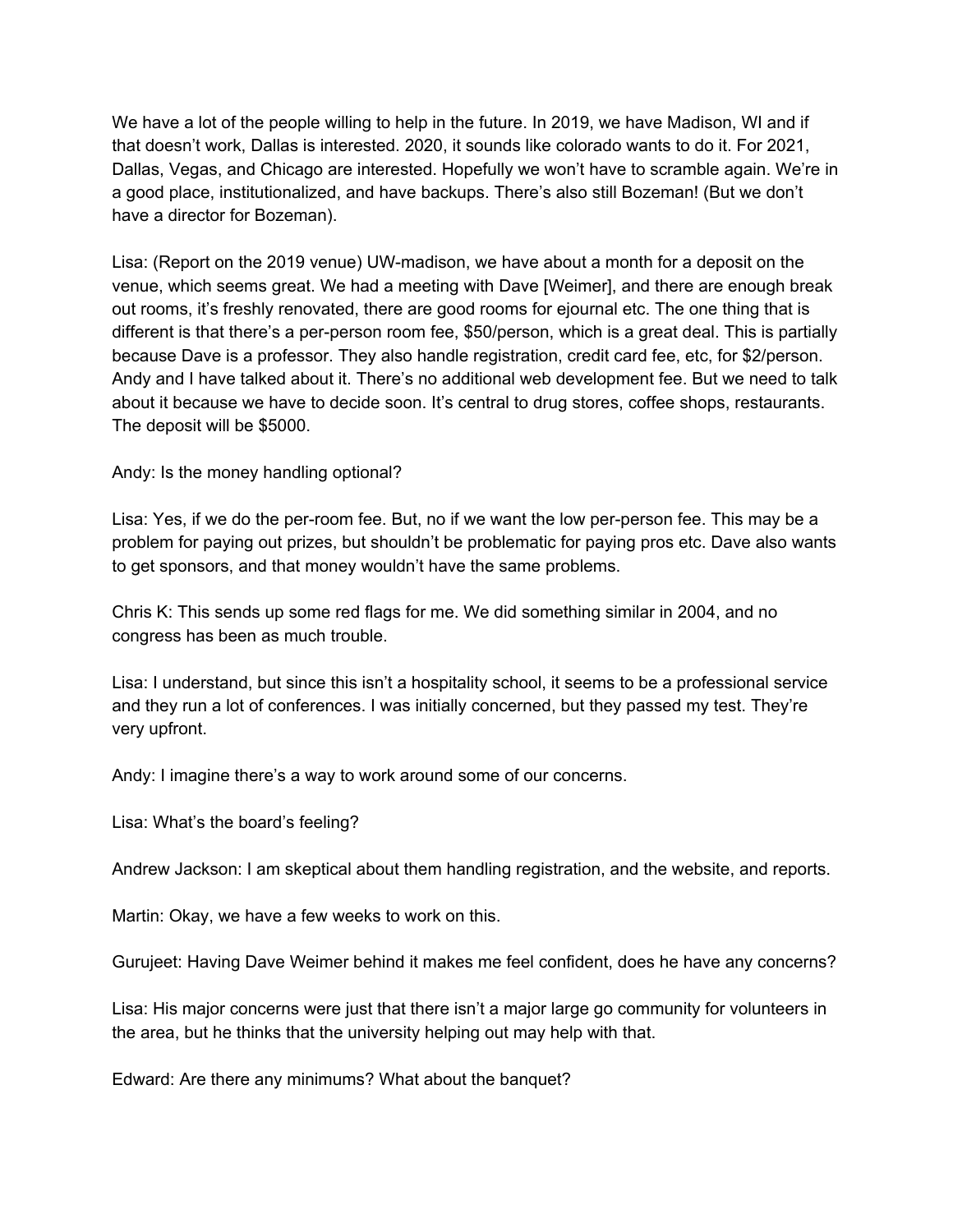Lisa: No, because Dave is a professor. There's a range of options for the banquet, some more money, some less. Prices are comparable to 2018, the only thing would be that lunch would be catered to us (more expensive). Breakfast is free in the morning with dorms.

Edward: I'm worried this is very early. Shouldn't other cities have a chance to make a bid?

Lisa: Dallas is interested, but not specifically for a given year, and we're moving towards doing things more in advance. This was supported by the General Assembly and potential other cities would have learned about this at the future congresses meeting, and had a chance to put in a bid or object.

Martin: I think we've tried to do things in advance before, and I like that general direction.

Chris: I think we can also talk about general plans, with the understanding there may be year switching. One other issue in here is that we must have an independent way to check what the university staff are doing with our registrations/finances. We have to know who's coming and when, for how long. We need an independent source, because otherwise, we just get sent a bill.

Lisa: I talked to her about that generally, and explained it was important to us. You and I are on the same page.

Andy: Lisa, can you send me the contracts?

Lisa: I will send you that information. There's a lot to do in the next three weeks.

Chris: We need to see the contract and related information before we proceed.

Andy: Okay, moving on. I attended a meeting of the Future of Asia, and participated in the meeting-- Terry McCarthy had me talk about Go/AlphaGo/AI/China in 3 minutes. I had a talk with a sponsor of this conference afterwards (AirCanada). In the past, events were often sponsored by airlines, Japanese airlines used to sponsor go things. But, I'd heard that isn't common anymore. But, AirCanada still does. They want to publicize that a great way to get from the US to Asia is through Canada, and it's easy because there are US customs services there. This conference had some discounts on tickets (~15% off), and tickets for free. So, my plan is to try to get free tickets and discounts from AirCanada for go related things, unless the board objects. I aim to get this benefit for two types of people: 1) people going to Asia from here for go events, and 2) people coming to US Go Congress from Asia. So, I'd like AirCanada to be our official airline.

Chris: 15% is really good. It seems to be like there'd be a lot of transfers for people coming from Asia, but maybe that's true for American airline companies too. Sounds worth pursuing to me.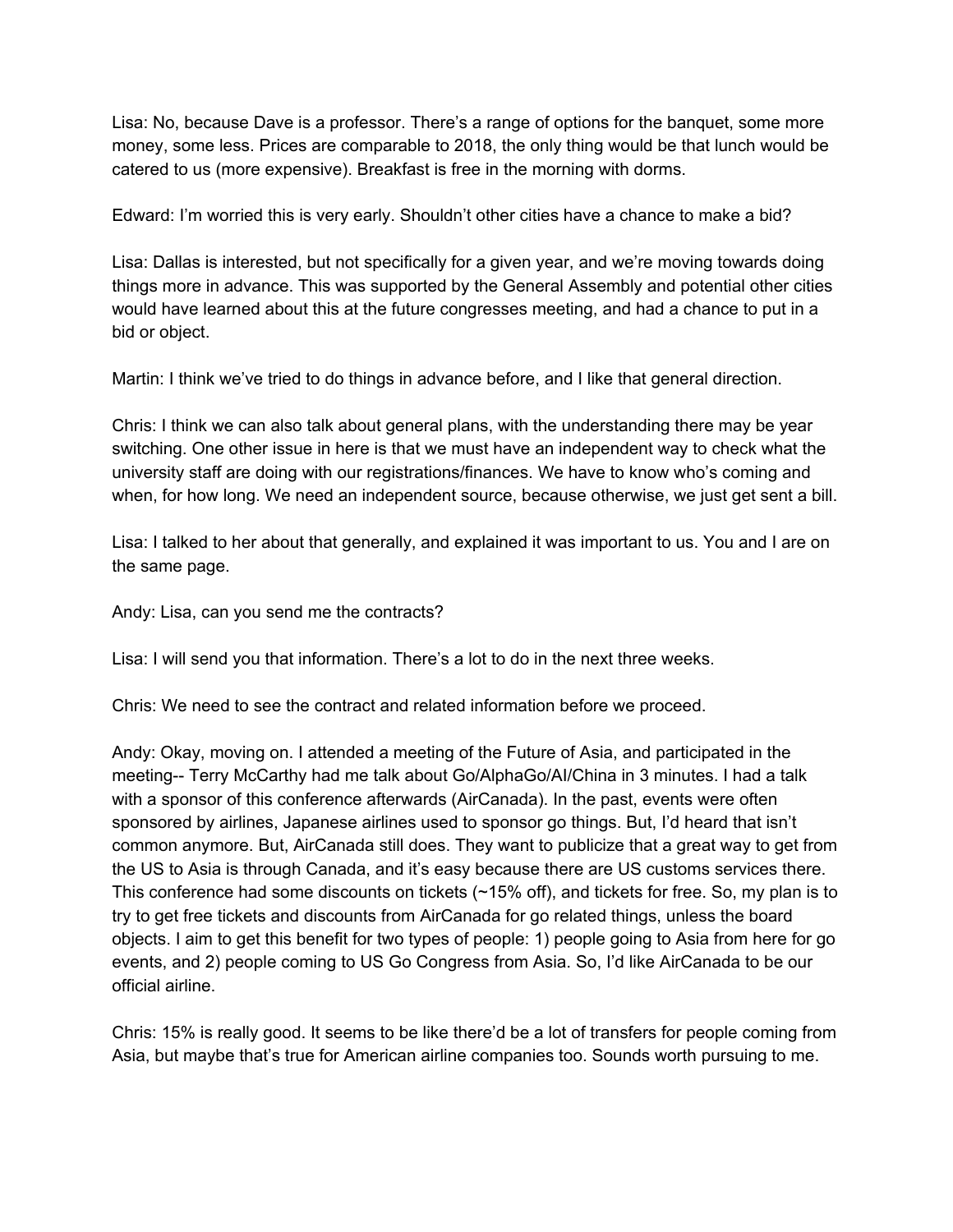Andy: Other things- Andrew Jackson has contacted the EGF about having a joint EGF/AGA tournament, Andy Okun followed up, haven't heard back yet. Jeff Chavel is doing work as tournament coordinator for a variety of tournaments internationally. Thomas has worked it out so that the players get a lot of games. [the name of this tournament?]

Chris: What's the funding on that? Are pros permitted?

Andy: Airfare included. Yes, last year it was Ryan, Mingju, Eric, and Sarah Yu.

I went to an event in Mongolia that was part of Chinese Go Congress, which had 5,000 attendees. About half of them travelled from other parts of China, half were locals. This is obviously a lot of go enthusiasts!

# **-End of President's Report-**

Martin: Let's go on to Chris's agenda items-

## **Review of AGA bylaws**

Chris: Regarding bylaws, numerous sources say organizations should review bylaws every 10 years, and I think that's a good idea. I think 1 or 2 people from the board, plus 2 or 3 outside people, should review them and identify confusing things, and then suggest revisions. Just minor things, not a revolution. Do we want to motion to do this?

Lisa: I think that's a good idea, and I've seen some things I'd like to change.

Andrew: Do you have any ideas for personnel [to be part of the review]?

Chris: I would like to lead it. I would like to solicit Keith Arnold, and approach Dave Weimer. I'm happy to consider other people as well, I don't have a specific list.

Lisa: I'd like to be involved, since I have some ideas.

Chris: Okay, we can get together and approach some others. A group of 5 is a good sized work group.

Edward: What about Thomas Hsiang? [no response]

Andrew: The review of bylaws is a good idea, but I'd like it done in a timely manner.

Chris: I would like this on the agenda for a progress report at the December meeting.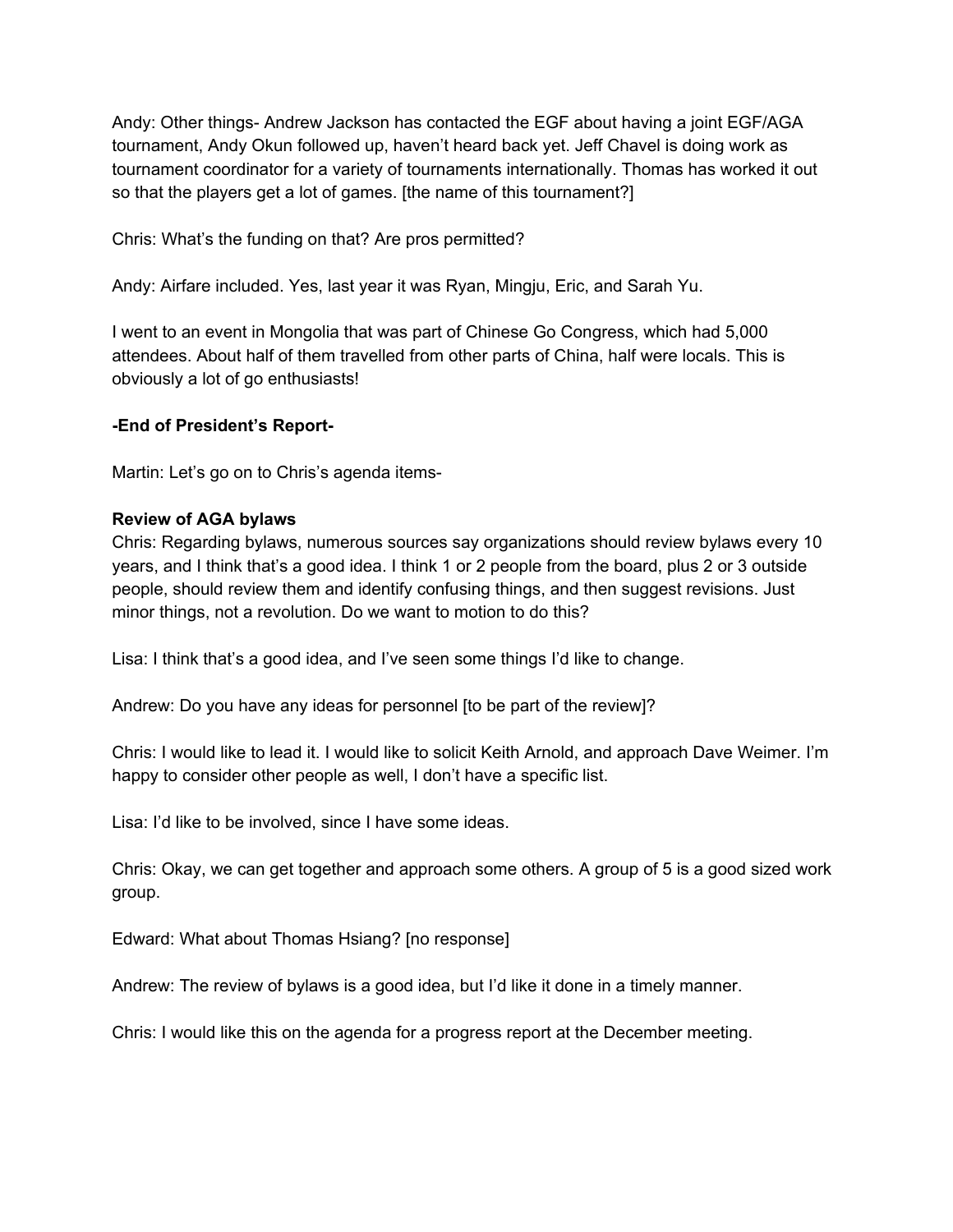I move to open a committee with me and Lisa to select outside members and advise changes in bylaws to the board, who could then make recommendations to the assembly, and then it would move on to the AGA membership for a vote.

Lisa seconds.

Unanimously approved. Committee moves ahead.

## **Data Security**

Martin: I want to talk about data security.

Chris: This occurred to me because anyone with access to the system can send emails out to everyone, and so we're trusting that people who have this access won't embarrass the AGA intentionally or accidentally. I think we should have an understanding that this email list is only to be used with approval from the board.

Gurujeet: I think there's also a security issue.

Andrew: There are two issues- one is people who have access to the membership manager can email other people who play go, but I think that's the point of this service. The other is security.

Steve: You can't actually send emails through the manager, the manager just provides a list of contacts.

[Can this be used to spam members?]

Andrew: Spam would probably be caught. But another issue is PII [personal identifying information]. We store personal information (like names, addresses, emails etc), and we don't necessarily think about this or monitor this. We don't know if someone's poking around there. The information there is pretty basic, but I wouldn't recommend people keep important private information in their AGA profile.

Gurujeet: Do we store credit card info?

Andrew: Absolutely not. The payment gateways make sure that's not true, we used authorize.net and next year we're moving to stripe for Go Congress. We store no information- and in fact the credit card portals require us not to store anything.

Andy: The membership manager doesn't let you send out emails, but we do use mailchimp to send out EJ. The only times anything gets sent out, it's fundraising, event announcements.

Andrew: The key is, if I sent out an email through that, it would come from my personal account, and people would know that. People know they can be contacted through our email. There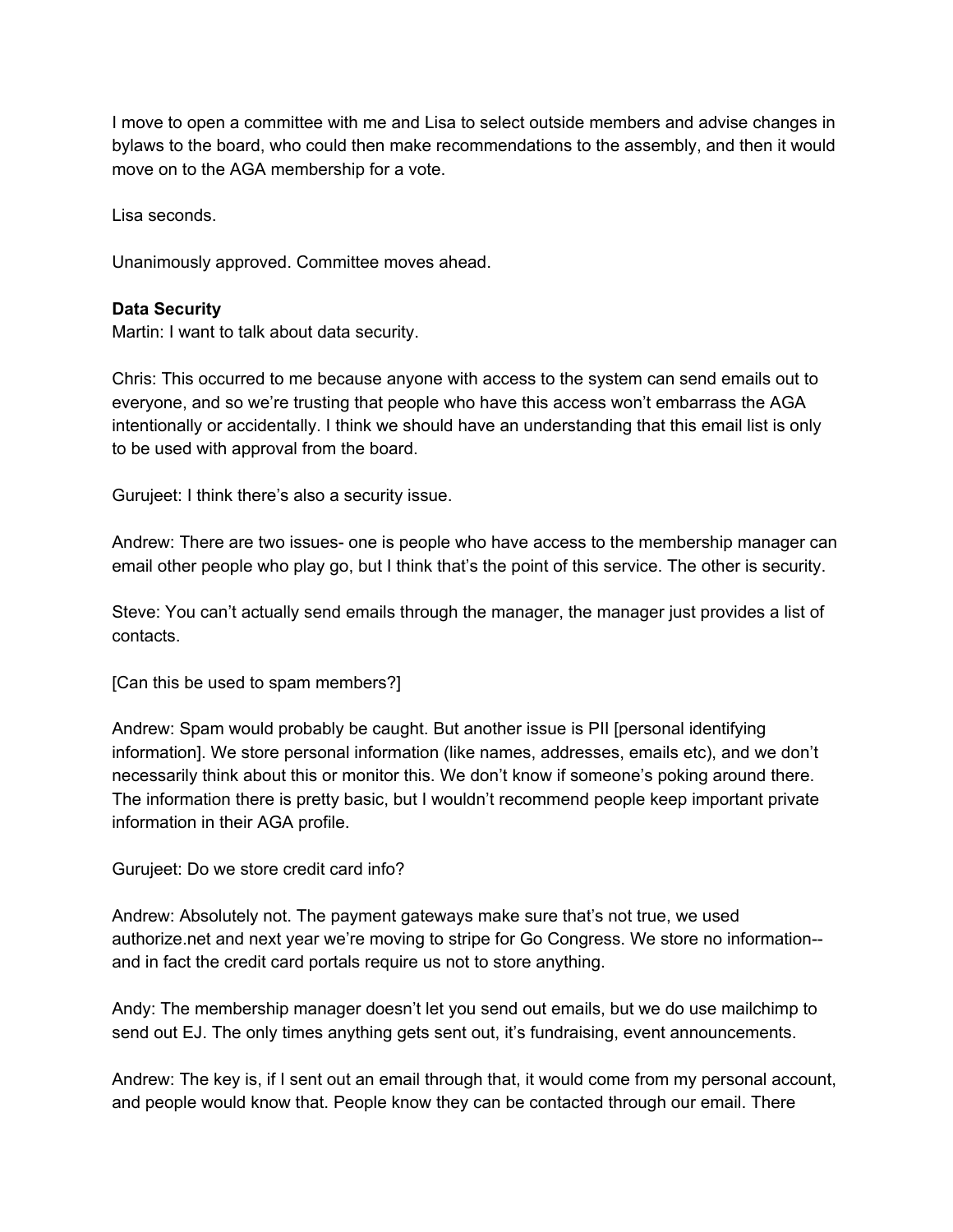aren't any additional risks for the membership manager compared to having a paper list. Is this settled/ is this clear?

Chris: I think that we need to make it clear that the policy is that if people use the manager to send out emails, they need to CC (copy) the board/president and know that they will get reprimanded if they use it inappropriately.

Andrew: I can add some language.

Chris: Okay great.

# **Rating System**

Martin: Chris, any updates on the ratings?

Chris: I want Andrew and Jon to be in contact about this. I think they're in contact. Andrew?

Andrew: If everyone's happy with deploying the solution, we can. We don't want to have Java on our server, so Jon will run it independently and that will communicate with the existing server. I've asked him to pull something together formally, so we know what has to be going on at our database. Jon will continue to update compatibility, licences, and keeping our github up to date. Then we can go ahead with deployment.

Martin: What's the timeline on the deployment?

Andrew: It depends on Jon, so I can't speak for his timeline.

Chris: He's been very responsive recently, and I think will continue to be.

Steve: Any word on the white papers we promised at the General Assembly meeting?

Andrew: I haven't gotten them.

Edward: Is it a good time for us to discuss them?

Chris: Andrew, we're waiting on your review of them?

Andrew: No, I think we wanted you [Chris] to respond to address why this algorithm is necessary.

Chris: I wasn't saying this was the only possible algorithm.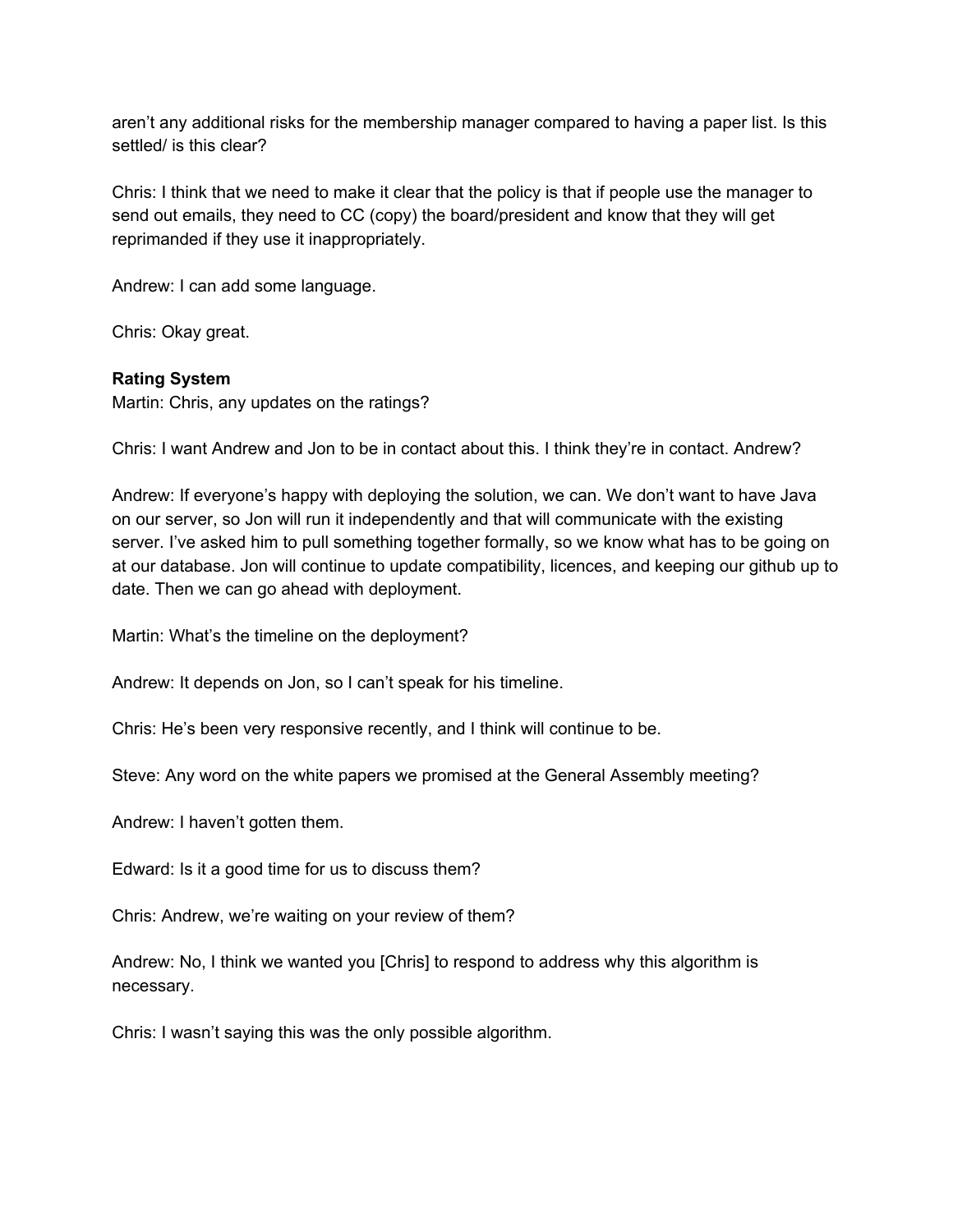Andrew: I don't think you've answered the questions raised by the general assembly and membership. I can deploy it from an operational standpoint, but I don't think you've answered the whys/hows. This isn't coming from me. I haven't seen the answers you promised.

Chris: But, no other algorithm option has been presented. We can consider other things, but we're not obligated to find the best option.

Edward: I think the 6 game method is easy to understand, and I support it. The math is sound. It's even better than some of the asian systems. But there are some problems in terms of expectations-- people thinking they've hit a threshold, and asking to play certain people due to wanting to hit a certain rank.

Gurujeet: Regarding Andrew's comments, I remember James Pinkerton to be very outspoken, and I'd like him to be involved with this process.

Chris: I invited him, and he didn't respond. He didn't understand why this is better than just a rating system.

Andy: I've been involved in this conversation since 2006, and I support the idea of a rating system but I've been opposed in the past. We've discussed this and gotten outside mathematical input. We've gotten input from [ ] who worked on the Korean system, but the discussion got lost.

Andrew: When did that happen? 15 years later, maybe the needs of the constituency have changed.

Lisa: I agree, we need to go back to discussing that if it's something people are interested in

Chris: This isn't the only viable system. It doesn't shift other things out. If someone has something better, they can write a proposal and we can test it and see if it meets our standards. I don't think we should answer people who say what about this, what about that, without providing a proposal.

Lisa: I think that's true, but we need to be explaining it clearly to the membership.

Gurujeet: My sense of the assembly meeting was that the members didn't understand the system. For whatever reason.

Steve: The membership doesn't have enough information to evaluate the algorithm, so that's the problem.

Edward: I agree. Maybe you could write up a brief review of what you did and say why it worked. Members may not know the history.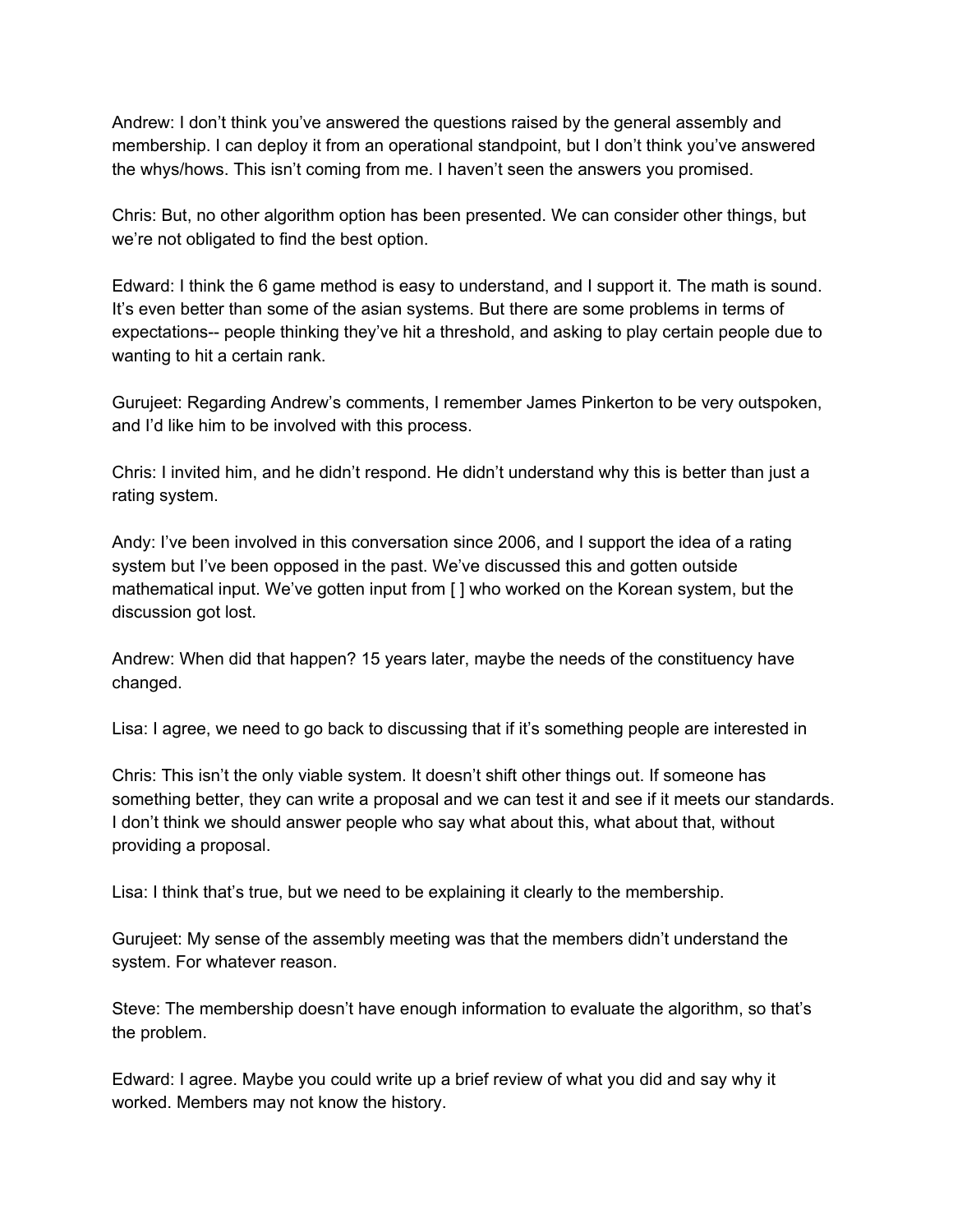Chris: No. I will not. No one does that. We can't disprove alternative idea that might happen someday. It's hard work to develop these projects.

Edward: But for things we work on and find out don't work, and the data shows it didn't work, it's helpful to the community to show what did or didn't work in a paper.

Martin: I think he means that we should have a QA paper showing how we got to this point.

Chris: I will not do that.

Lisa: I will sit down with you and Jon to write up something we can send to the membership.

Andy: An FAQ that explains it is appropriate, but an explanation testing it against non-existent systems is not.

[Cross-talk]

Andrew: I will deploy whatever the president tells me, but the members were promised documentation and that hasn't been done.

Andy: We promised the white-papers that already existed.

Andrew: It is not sufficient. It is incomplete and refers to non attached documents. The math is explained, but it does not reference the concerns raised.

Chris: I'll have to review that with you later.

## **Action item: Chris- Work on FAQ to answer membership questions**

*Board members: Please send Chris questions that should be addressed. Lisa will help with the write-up.*

Chris: We are not proposing we stop giving ranks to top tiers at congress, and other ways as deemed appropriate.

Andy: Both of those things were at the request of the Board to give honorific ratings conservatively. If the board objects or needs proof now, it's in the minutes and I can go find it.

Lisa: Also, for people below 18/20k, then we can award ranks based on teacher's opinion, etc, but that's not honorific.

Edward: We've been working on this for many years, and even with questions, we don't have to delay further. Regarding the math, the rank would be stronger than average. It's a relatively